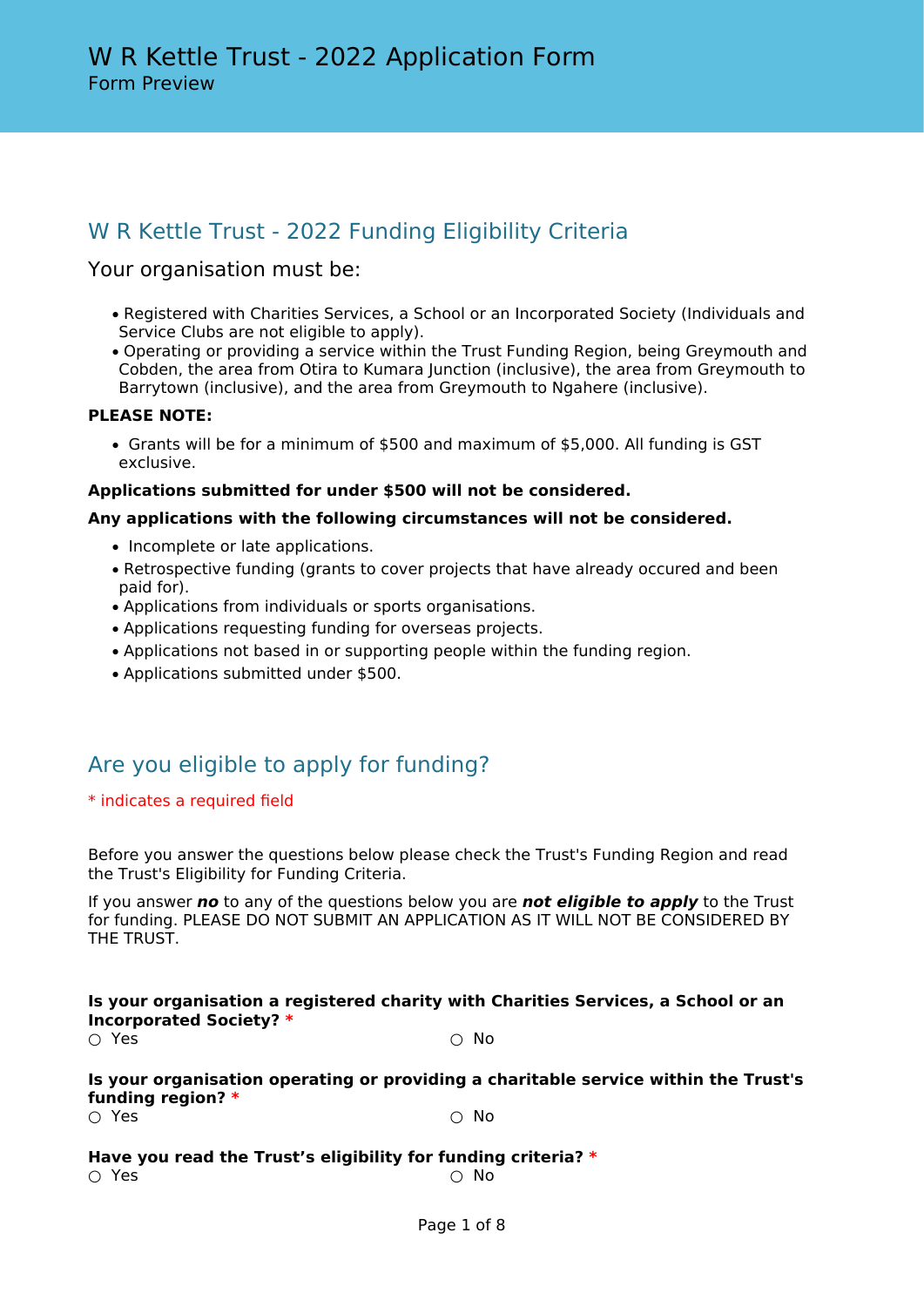If you are not eligible to apply and are still looking for funding you may like to visit the Public Trust or Generosity NZ websites to search for other grant making organisations.

# Applicant Details

\* indicates a required field

Organisation Details

| Name of your   |  |
|----------------|--|
| organisation * |  |

Organisation Name

If your organisation is a branch of a national body please enter your name in the following format 'ABC Group - Wellington'.

#### **Please enter and lookup your Charities Registration Number, format: CC12345**

The Charity Registration Number provided will be used to look up the following information. Click Lookup above to check that you have entered the Charity Registration Number correctly.

| New Zealand Charities Register Information |
|--------------------------------------------|
| <b>Charity Registration</b>                |
| Number                                     |
| <b>Organisation Name</b>                   |
| <b>Other Names</b>                         |
| <b>Status</b>                              |
| <b>Street Address</b>                      |
| <b>Postal Address</b>                      |
| Telephone                                  |
| Fax                                        |
| Email                                      |
| Website                                    |
| Date Registered                            |

Please enter the number in upper case, with no space between the letters and digits. If you have entered the number correctly the fields in the grey box will populate.

**Postal Address \*** Address

| Suburb Town/ | City | Postcode |  |
|--------------|------|----------|--|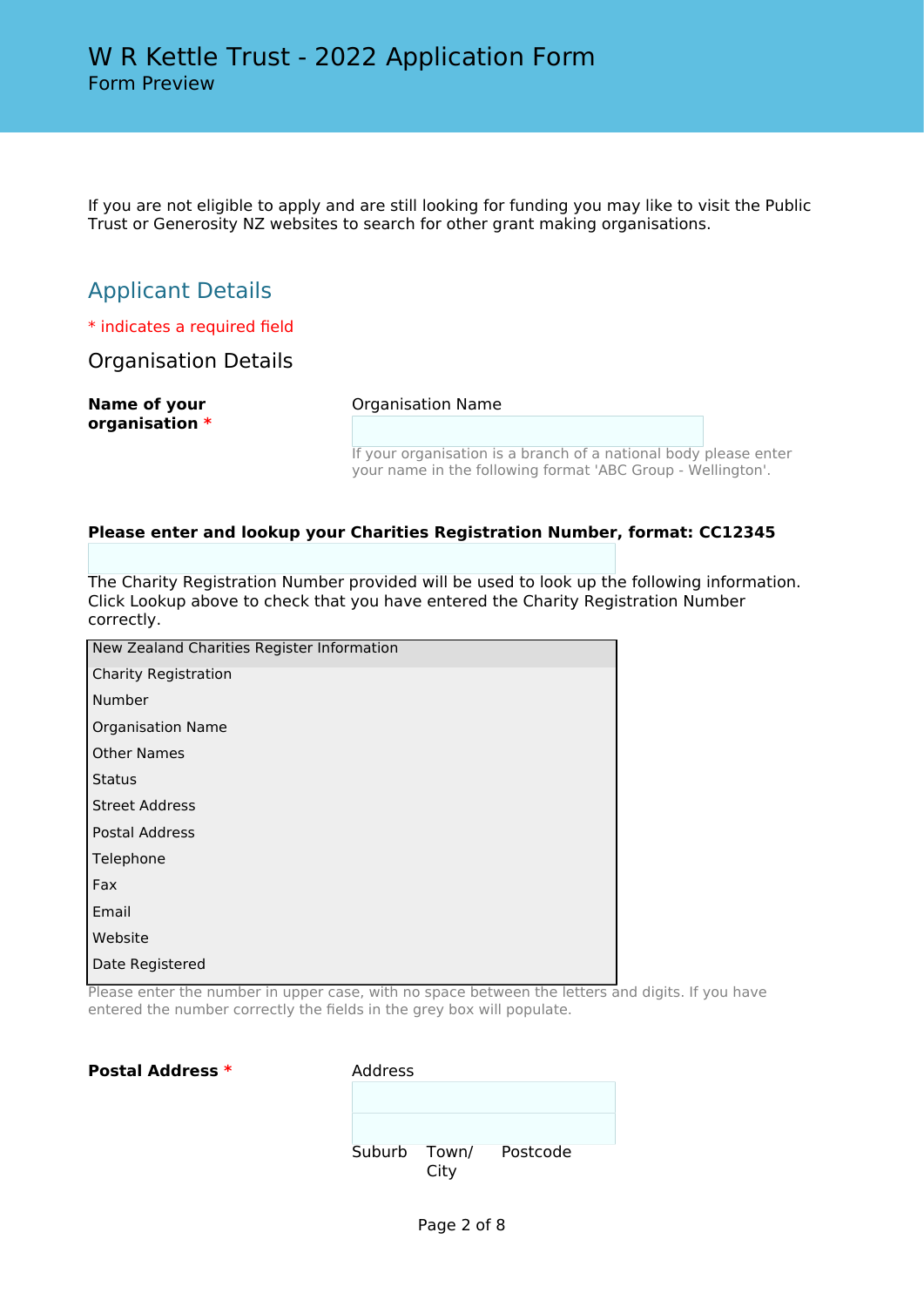| Website                                             | Must be a New Zealand post code                      |
|-----------------------------------------------------|------------------------------------------------------|
|                                                     | Must be a URL                                        |
| Is your organisation GST Registered?<br>$\circ$ Yes | No<br>∩                                              |
| <b>IRD/GST Number *</b>                             | Must be at least 11 characters, format: 012-345-678. |

## Bank Account

Please provide your bank details.

Note that payments will only be made to bank accounts under your organisation's name. No payments will be made to third party bank accounts.

#### **Bank Account**

| Account Name   |                                                  |  |  |
|----------------|--------------------------------------------------|--|--|
|                |                                                  |  |  |
| Account Number |                                                  |  |  |
|                |                                                  |  |  |
|                | Must be a valid New Zealand bank account format. |  |  |

| Please attach a bank deposit slip or verification of your bank account details * |  |
|----------------------------------------------------------------------------------|--|
| Attach a file:                                                                   |  |

| <b>Head of Organisation</b>                     | Title | First Name               | Last Name |  |
|-------------------------------------------------|-------|--------------------------|-----------|--|
| <b>Position Held</b>                            |       |                          |           |  |
| <b>Email</b>                                    |       | Must be an email address |           |  |
| <b>Contact for this</b><br><b>Application *</b> | Title | <b>First Name</b>        | Last Name |  |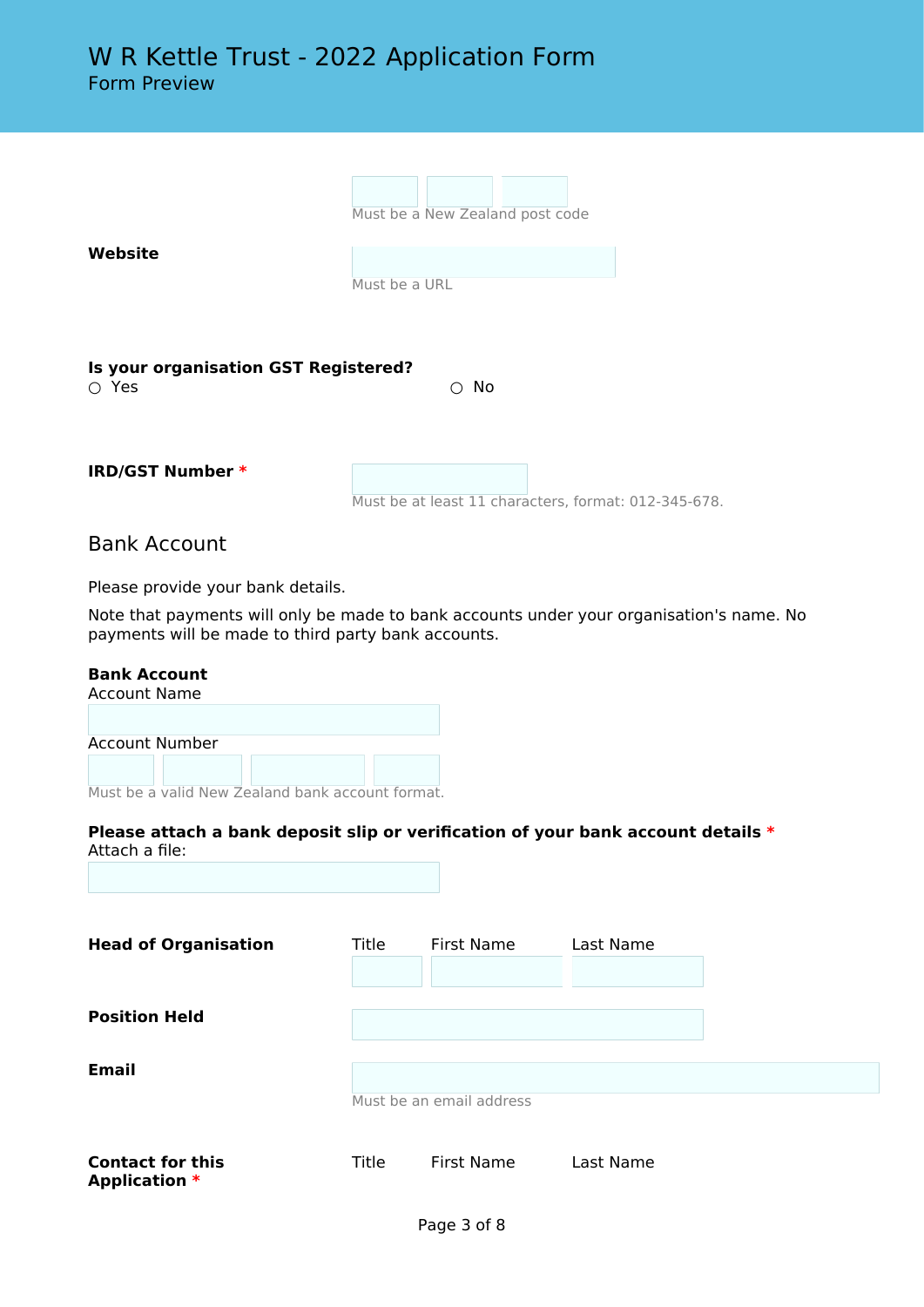| <b>Position Held</b>            |                                                              |
|---------------------------------|--------------------------------------------------------------|
| Contact Phone Number *          | Please provide a daytime contact phone number, including the |
|                                 | area code.                                                   |
| <b>Contact Person's Email *</b> | Must be an email address.                                    |

# Tell us about your organisation

#### \* indicates a required field

### What does your organisation do?

#### **Tell us briefly about your organisation - what does your organisation currently do? \***

#### Word count:

Please limit your answer to 200 words or less.

### **How many people does your organisation assist per year? \***

Please show the number assisted annually by your branch/ within the Trust funding area. Note this for all of the work your organisation does.

### **How many paid staff do you have? \***

Please show the number of FTE for your branch/ within the Trust funding area.

#### **How many volunteers do you have? \***

Please show the number of volunteers for your branch/ within the Trust funding area.

### What are you applying for?

#### **Funding request title \***

In 10 words or less – if you had to give a brief statement to describe your funding request what would you say? e.g. Equipment – 2 Wheelchairs; To provide Counselling Services; Operating Expenses – 6 months' rent; etc.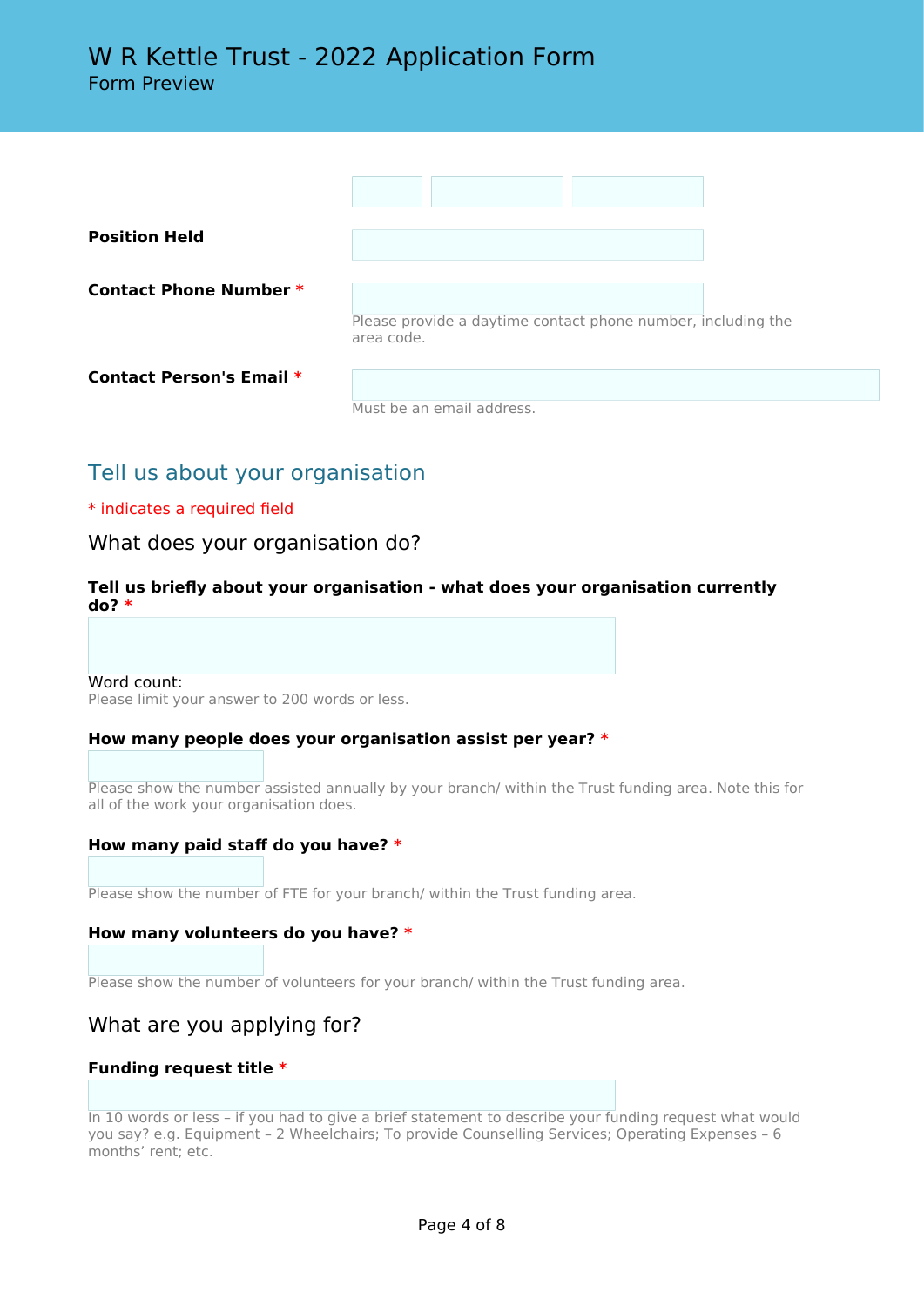#### **How much funding is your organisation requesting? \***

\$

Minimum request amount \$500. Please round to the nearest \$. If you are GST registered the amount requested must EXCLUDE GST.

#### **What will this grant enable your organisation to achieve?**

Please provide specific details of your project/programme. What are the expected outcomes of the funding and who will benefit?

#### **Describe how the project / programme is aligned with the Trust's objectives?**

Word count: Max 200 words

#### **Approximately how many people do you expect to benefit from the funding? \***

#### **What is the total expected cost of your project/programme/expense? \***

\$ Must be a dollar amount.

#### **If the project is not fully funded by the Trust, how will you fund the remaining amount required?**

Include details of other funding applications and/or provide an outline of any fundraising efforts already undertaken toward this project.

### Budgets, Cost and and Quotes

# **Project specific (supporting quotes, budgets etc here)**

Attach a file:

# Your Organisation's Financial Details

\* indicates a required field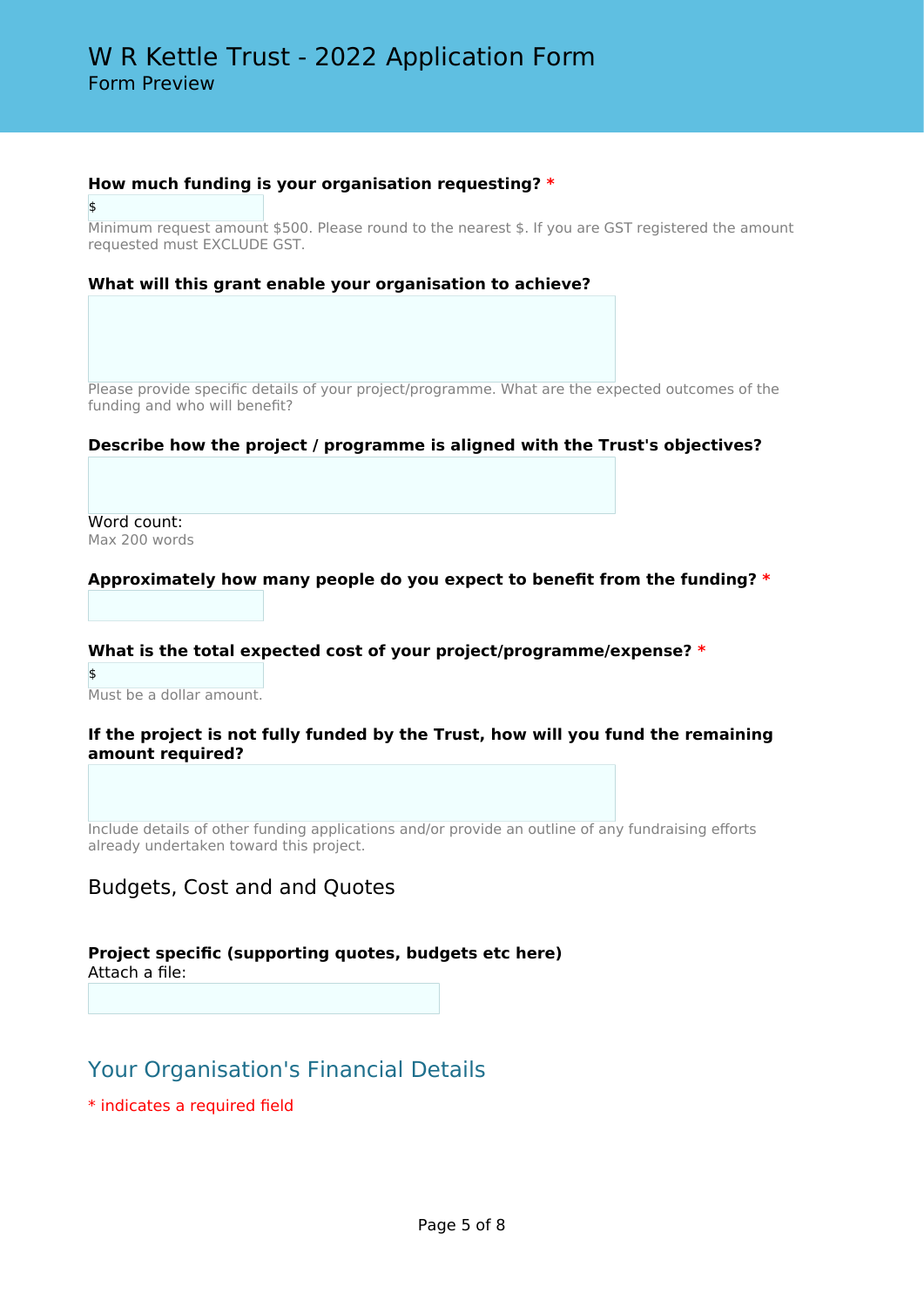**Please attach a copy of your organisation's most recent Financial Statement \*** Attach a file:

**Financial Statement Balance Date \***

# Income & Expenditure and Assets & Liabilities

### **Income**

\$ Must be a dollar amount.

### **Expenditure**

\$ Must be a dollar amount.

# **Net Surplus/Deficit**

\$ Must be a dollar amount.

# Assets & Liabilities

**Current Assets \***

E.g. Bank Accounts, Debtors, Stock, Term Deposits maturing within 12 months.

**Non-Current Assets \***

E.g. Property, Investments, Equipment & other assets.

**Total Assets \***

**Current Liabilities \***

E.g. Overdrafts, Creditors, Unused Donations with conditions etc.

**Non-Current Liabilities \***

E.g. Loans, Mortgages etc.

**Total Liabilities \***

**Working Capital (Current Assets - Current Liabilities) \***

Budget

| Income | <b>Expenditure</b> |  |
|--------|--------------------|--|
|        |                    |  |
|        |                    |  |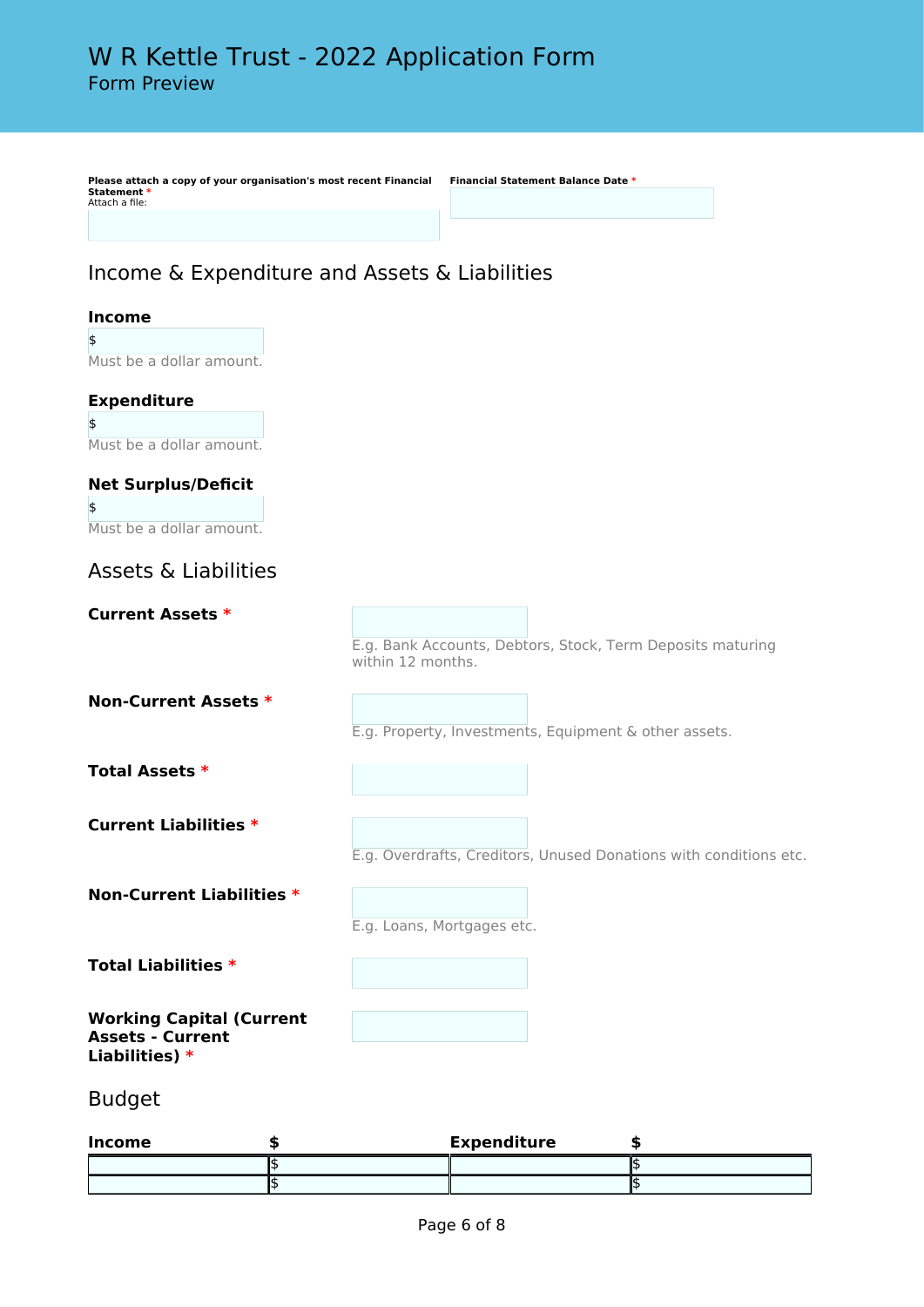### Sources of Funding

Please list your organisation's top 10 sources of external funding (such as grants, government contracts & foundation income) for the next 12 months. For unconfirmed sources of funding, you may write, unconfirmed next to it in brackets. E.g. ABC grant (unconfirmed).

| <b>Funding Source/</b><br>Organisation | <b>Amount</b> | <b>Funding End Date</b> |
|----------------------------------------|---------------|-------------------------|
|                                        |               |                         |
|                                        |               |                         |
|                                        |               |                         |
|                                        |               |                         |
|                                        |               |                         |
|                                        |               |                         |
|                                        |               |                         |
|                                        |               |                         |
|                                        |               |                         |
|                                        |               |                         |

# Final Information & Declarations

### \* indicates a required field

### **Is there any other supporting information you would like to upload? Please limit to 2 documents.**

Attach a file:

E.g. Supporting research, letters of support etc.

Our preferred format for attachments is PDF, Excel, Word or JPG.

Supporting materials cannot exceed 25MB in size, as files exceeding this will not upload.

### **How did you hear about the Trust? \***

- $\Box$  I have applied to the Trust in the past.
- ☐ Word of mouth or recommendation.
- ☐ Internet (e.g. Public Trust, Search Engine or Other Funding Websites).
- ☐ Media (e.g. Newspaper or Radio adverts).

☐ Other: